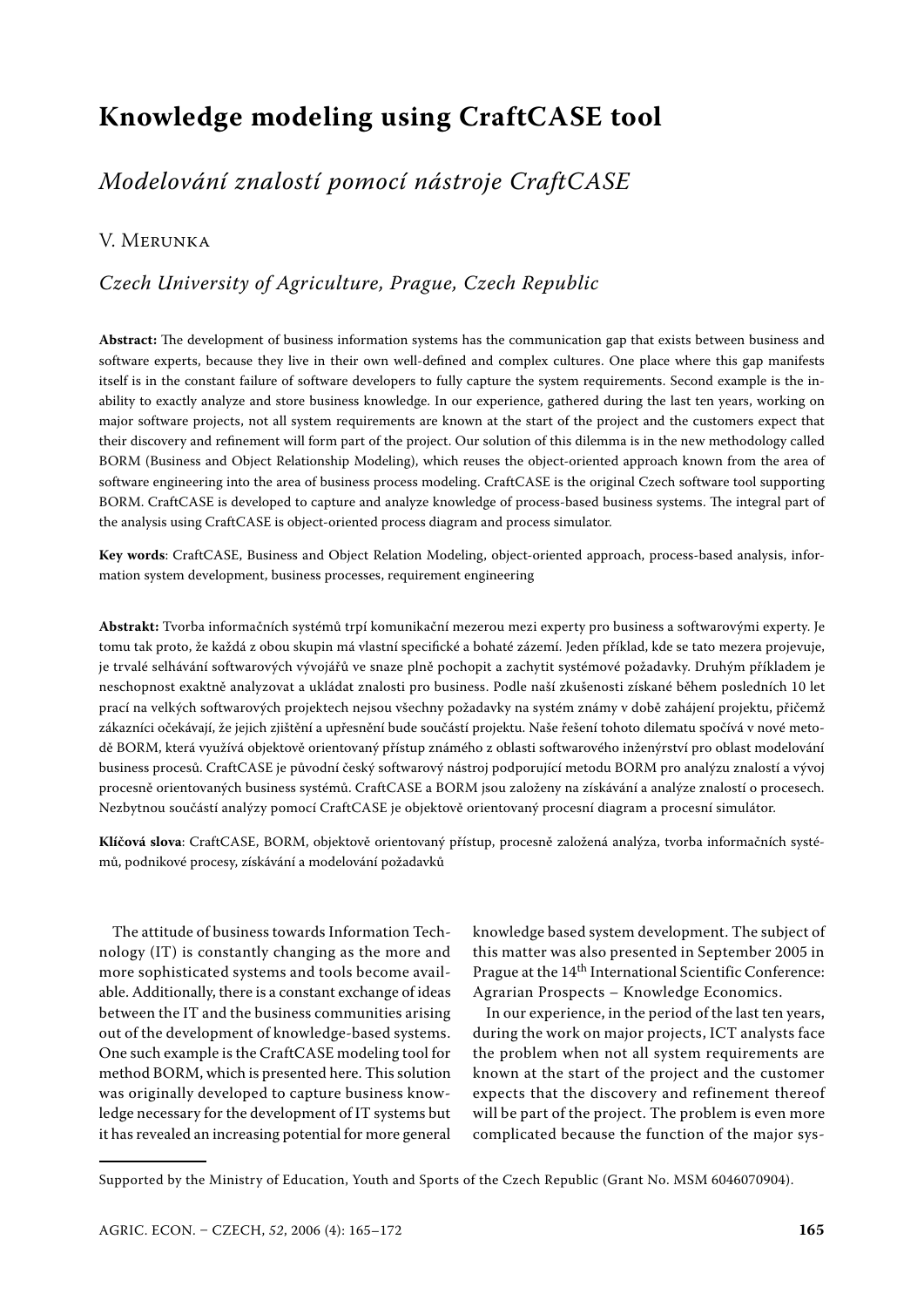tems build has impact on the very organizational and management structure of a company or organization where the system is implemented – such as new or modified job positions, management changes, new positions, new departments, etc. (Kotonya, Sommerwille 1999). Therefore, it is desirable to address also the change of these related structures during the work on information systems.

Yet, many systems have a much higher level of complexity, which makes development much more difficult. This view is based on our experience with the IT projects we have performed to-date. Rapidly changing regulations, behaviors and the level of the average users' skills in using new communication technologies are creating a situation where an IT analysts must expect that all system requirements are not known at the start of the project. The problem is even more complicated because the functions of the built information systems have a great impact on the organizational and management structures and on users' behavior of the target area where the system will be implemented (Liping et al. 2005).

Process models composed from business objects represent a proven and actually used method of analysis, design and implementation of organizational changes with the active participation of the customers and with related development of the information system (Knott et al. 2000).

The most common technique for specification of the requirements in current object-oriented methodologies is Use Case modeling, and the subsequent use of Sequence, Collaboration and State-Chart Diagrams. This is the foundation of most Object-Oriented development methods (Goldberg, Kenneth R.S. 1995). However, this approach is often insufficient by itself to fully support the depths required for the initial

system specification. There are situations where Use Case Modeling obscures the true knowledge of business logic of a system. Because standard UML-based tools are too oriented at the world of programming concepts, other methods for business knowledge capture and process modeling appeared:

The basic grammar of other process modeling tools is based on Petri Nets. The strengths of this approach are that it is both graphical and has a strong mathematical basis. A practical implementation of Petri Nets is EPC diagram of Aris methodology, for example.

Another techniques are based on miscellaneous varieties of flowchart diagrams. This approach is the oldest diagramming technique used in computer science. It was primarily used for visualizing the sequences of operations in computer programs. Today, flowcharts are frequently used to model business processes. A practical implementation of flowcharts is workflow diagram used in Proforma Workbench or FirstStep Business CASE Tools. Indisputably, it is also Activity Diagram of UML (Henderson-Sellers 1991; Yourdon 1995).

The third technique used here is the use of state machines. These have the theoretical background, as well as Petri Nets. A practical implementation of state machines is state-chart diagram in UML, for example. Indeed, the sequence diagram of UML has features of state machines as well.

The overview of all major approaches for modeling business knowledge is presented in Table 1.

#### **OUR APPROACH – BORM**

The method presented here is Business and Object Relation Modeling (BORM) (Knott et al. 2003). It is

| Approach                                   | Theory behind | Advantages                                                                                                                | Disadvantages                                                                                                                                 |
|--------------------------------------------|---------------|---------------------------------------------------------------------------------------------------------------------------|-----------------------------------------------------------------------------------------------------------------------------------------------|
| $EPC - Aris$                               | Petri Nets    | very popular in Europe, perfectly<br>supported by Aris CASE Tool,<br>easy and comprehensible method<br>for domain experts | weak relation to subsequent software<br>development techniques,<br>slow analysis,<br>low expressiveness of large models                       |
| <b>UML</b> Activity<br>Diagram             | flowchart     | industry standard, supported<br>by many CASE tools                                                                        | too software-oriented, difficult to<br>understand by domain experts                                                                           |
| UML sequence<br>and state-chart<br>diagram | state machine | industry standard, supported by<br>many CASE tools                                                                        | too software-oriented, difficult<br>to understand by domain experts                                                                           |
| Workflow<br>Diagrams                       | flow chart    | easy and comprehensible method<br>for domain experts, perfectly<br>supported by many business<br><b>CASE Tools</b>        | not very popular in Europe where Aris<br>takes the dominant place,<br>weak relation to subsequent advanced<br>software development techniques |

Table 1. Business modeling approaches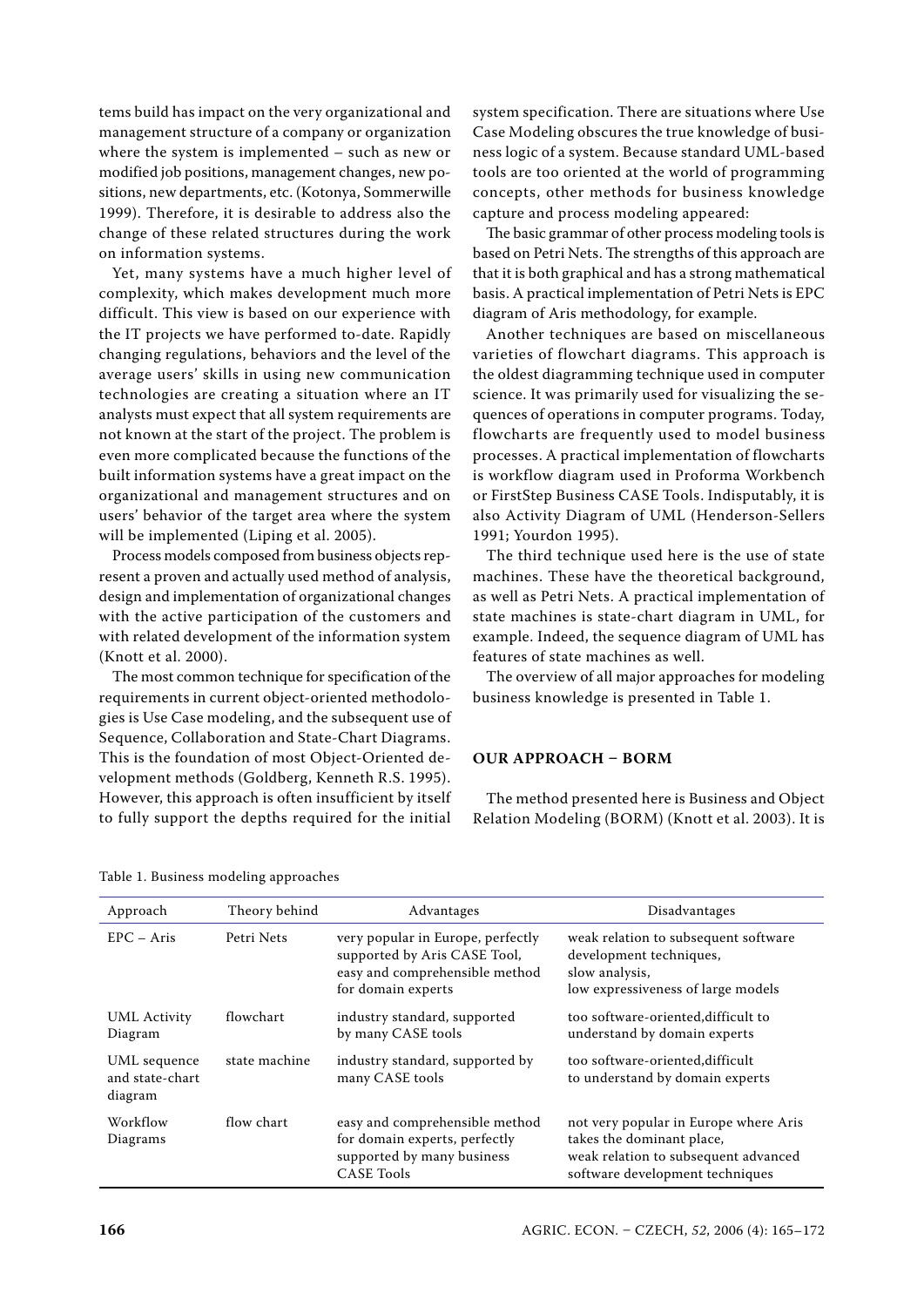based on the fundamental concepts of state-machine process modeling mixed with the object-oriented approach. This method was originally developed to capture the knowledge necessary for the development of IT systems, but which has revealed increasing potential for more general knowledge based system development. The work on BORM originally started in 1993 and was intended to provide seamless support for the building of object oriented software systems based on pure object-oriented languages together with object databases, such as 'Gemstone'. It is now realized that this method also has a significant potential in capturing knowledge of business processes, business data and business issues.

BORM provides a tool to capture knowledge and to present it in a way that, the authors believe, is far more effective than other business processes, data or functional modeling methods. This increase in effectiveness is due largely to the use of a unified and simple method for presenting all aspects of the relevant model.

This follows from the belief that it is necessary, for the deployment of a new system, not to view that system in isolation, but to view it in the context of the companies' total organizational environment. A new system, when introduced into an organization, will normally totally change the way how the organization operates. In addition, a BORM process model is object oriented from the beginning and is defined in easy to understand graphical notation. From the process, model scenarios can be developed. Scenarios were originally developed in OBA to capture a similar information to that presented in Use Cases of UML. Our experiences on the projects suggest that the process way of thinking is more natural to a business employee. Consequently, stakeholders in the proposed system can more easily understand BORM models and consequently make a greater contribution to the correctness of the system design.

In BORM, any initial diagram supports only problem domain specific concepts; any software-oriented concepts are left until later in the modeling process. In addition, in the early stages BORM uses a single diagram that embodies the same information as the numerous diagrams used by other methodologies; this is an attempt to make it easier for the user to form a complete understanding of the interaction of the various system components.

In BORM (Figure 1), it is possible for each concept to have some of the following:

- **1. A set of predecessor concepts** from which it could be derived by an appropriate technique and **a set of successor concepts,** which could be derived from it by an appropriate technique. For example a conceptual object composition from a business object association...
- **2. A validity range.** The phases (of the development process) where it is appropriate. State –Transition diagrams for example are used extensively in business conceptual modeling but are not supported by any current programming language.
- **3. A set of techniques and rules**, which guide the step-by-step transformation and the concept re-



Figure 1. BORM evolution of concepts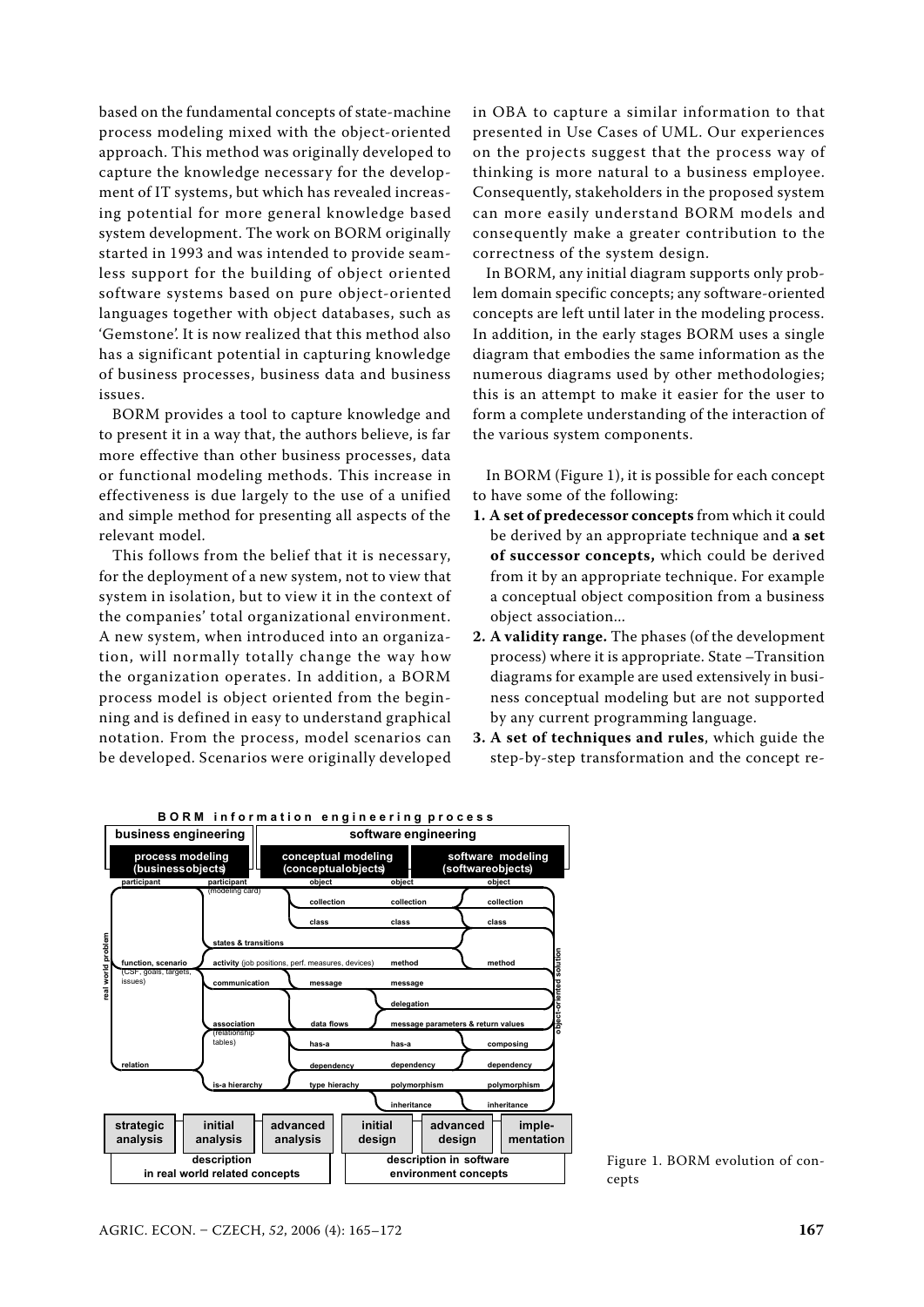visions between the system development phases. These are the following:

- **(a) Object behavior analysis**; which is a technique for transforming the initial informal problem description into the first object-oriented representation.
- **(b) Behavioral constraints**; which is a set of determining rules which describes the set of the possible transformation of the initial model into a more detailed form with precisely specified object hierarchies like inheritance, dependency, aggregation etc.
- **(c) Pattern application** which helps to synthetize the analysis object model by the inclusion of object patterns.
- **(d) Set of structural transformations** (Class Refactoring, Hierarchies Conversions and Substitutions, solving Legacy problems solving programming environment constraints) which are aimed at the final transformation of the detailed design model into a form acceptable in the implementation environment (programming language, database, user interface, operating system, etc. ...).

#### **CraftCASE**

CraftCASE® is the original Czech-made modeling and analytical tool supporting the method BORM®developed by the firm e-Fractal Ltd. Web address of this tool is http://www.craftcase.com.

In contrast with other tools, in CraftCASE it is not possible in certain cases to insert objects into the diagrams, which have not been defined in advance. This is because the BORM method is based on the gradual derivation of new terms



from the previous ones. A detailed description of this method can be found in Knott et al (2003) or Liping et al. (2005).

For a concrete modeled business problem, it is appropriate to consider first which attributes it will be necessary to designate for the individual objects. For example, for projects dealing with modeling of organizational and management changes in an organization, for scenarios it is appropriate to set the attributes "as-is", "should-be" and "tobe", which will serve for distinguishing whether it involves a scenario describing the existing process or an intended process or a process planned for implementation. And to add, for example, "author", "consultant", "date" and "version" to the set of optional attributes.

#### **BUSINESS MODELING IN CraftCASE**

This is an analysis of the entire context of the modeling system – primarily objects, knowledge and processes in the organization, where the system is to be built. In more complicated cases, it is necessary to establish two sets of models. The first of them is the so-called AS-IS model, which displays the existing state, and after it is completed, it is followed by the so-called TO-BE state, which displays the new structure of objects and processes after the implementation of the system (Darnton, Darnton 1997; Partridge 1996; Taylor 1995).

#### **System Functions**

The first description of processes in the system is the so-called required system functions. A list of them is launched directly from the launcher.

ts

Figure 2. BORM scenario in CraftCASE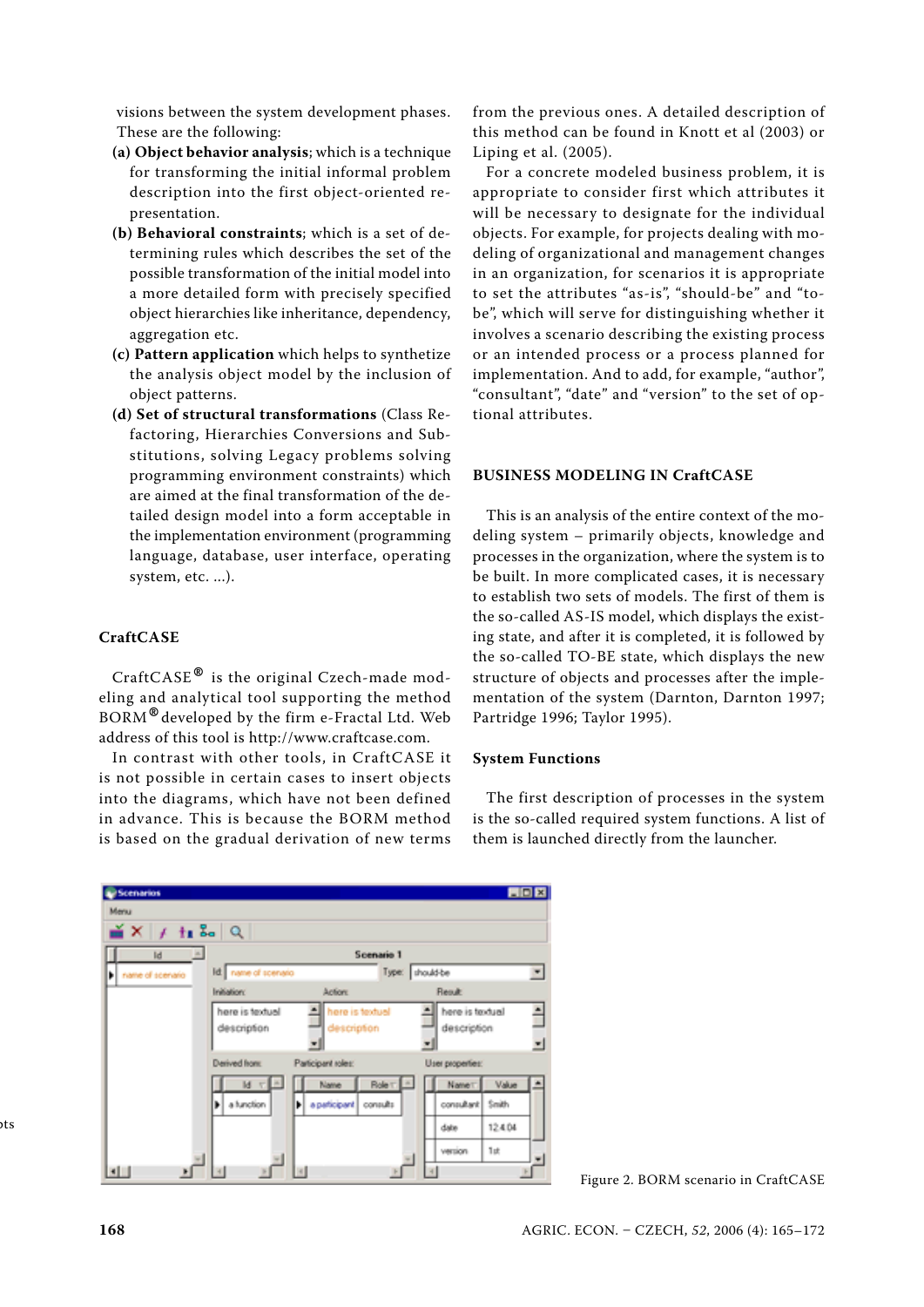The predefined property "internal" and "external" serves for distinguishing in which relationship the given function is to the system, which is being modeled, because according to the BORM method, it is also appropriate to name the functions, which are outside the border of the modeling system, but are related to the subject, to which the entire system belongs.

#### **Participants**

A participant is an object, which participates in the processes in the system. They need not necessarily be only living beings – they can be machines, information systems etc. The list of participants is accessible in CraftCASE database.

#### **Scenarios**

A scenario is a detailed description of a business process describing some management knowledge. Each scenario should be derived from some system function (Figure 2).

Participants should also be a part of each scenario. For participants, it is possible to set their different roles in the modeling process.

#### **Business process diagrams**

It is appropriate to move on to diagrams after the completion of scenarios (which have been derived from functions), participants and data flows. Figure 3 is launched from the launcher. The business process diagrams have the syntax in Table 2.

#### Table 2. BORM process diagram concepts

| Term                    | Symbol                                                                                                                                                                                                                                                                                               | Description                                                                                                                                                                                                                                                                       |
|-------------------------|------------------------------------------------------------------------------------------------------------------------------------------------------------------------------------------------------------------------------------------------------------------------------------------------------|-----------------------------------------------------------------------------------------------------------------------------------------------------------------------------------------------------------------------------------------------------------------------------------|
| Role of<br>participants | Rectangle with name displayed inside in left<br>upper corner.                                                                                                                                                                                                                                        | Represents participant of modeling process.                                                                                                                                                                                                                                       |
| State                   | Rectangle edged with green drawn inside the<br>symbol for role of the participant. (For starting<br>and end state, symbols identical with UML used)                                                                                                                                                  | States express gradual changes of participants over<br>time. States can be decomposed to diagram.                                                                                                                                                                                 |
| Association             | Thick black arrow with full ending between roles<br>of participants.<br>At the arrow, a description is written which<br>specifies in detail the character of the association.<br>Expressions of natural language have precedence<br>here over program descriptions such as "inherits",<br>"composes" | Association expresses the data oriented relations<br>between participants (that the participants need<br>each other for some reason). Associations express<br>in a uniform manner the relations, which can be<br>later detailed as composing, legacy or dependence<br>of objects. |
| $IS-A$                  | Thick grey arrow with full ending between roles<br>of participants.                                                                                                                                                                                                                                  | Expresses the hierarchy of supertype - subtype<br>between participants.                                                                                                                                                                                                           |
| Activity                | Oval connected by line with participant or its<br>state. Ovals can also be drawn inside the objects<br>applying to them.                                                                                                                                                                             | Activities represent individual elements of behavior<br>of objects. Activities can be decomposed to a<br>diagram.                                                                                                                                                                 |
| Communi-<br>cation      | Arrow, which connects activities together. Small<br>named arrows drawn in parallel to the main arrow<br>of communication express data flows.                                                                                                                                                         | Communication expresses the sequence of<br>performance and mutual dependence of activities<br>of various objects between themselves. Data flows<br>can be routed in both directions.                                                                                              |
| Transfer                | Arrow, which connects activities and states of a<br>single object.                                                                                                                                                                                                                                   | One part of the transfer is also the activity from<br>which the transfer comes. Transfer with activity<br>represents an activity, which it is necessary to<br>perform in order for the object to change its state.                                                                |
| Condition               | Striking out with text description at<br>communications or at connected activity and<br>object.                                                                                                                                                                                                      | A condition is used to express the limited validity<br>of communications or activity.                                                                                                                                                                                             |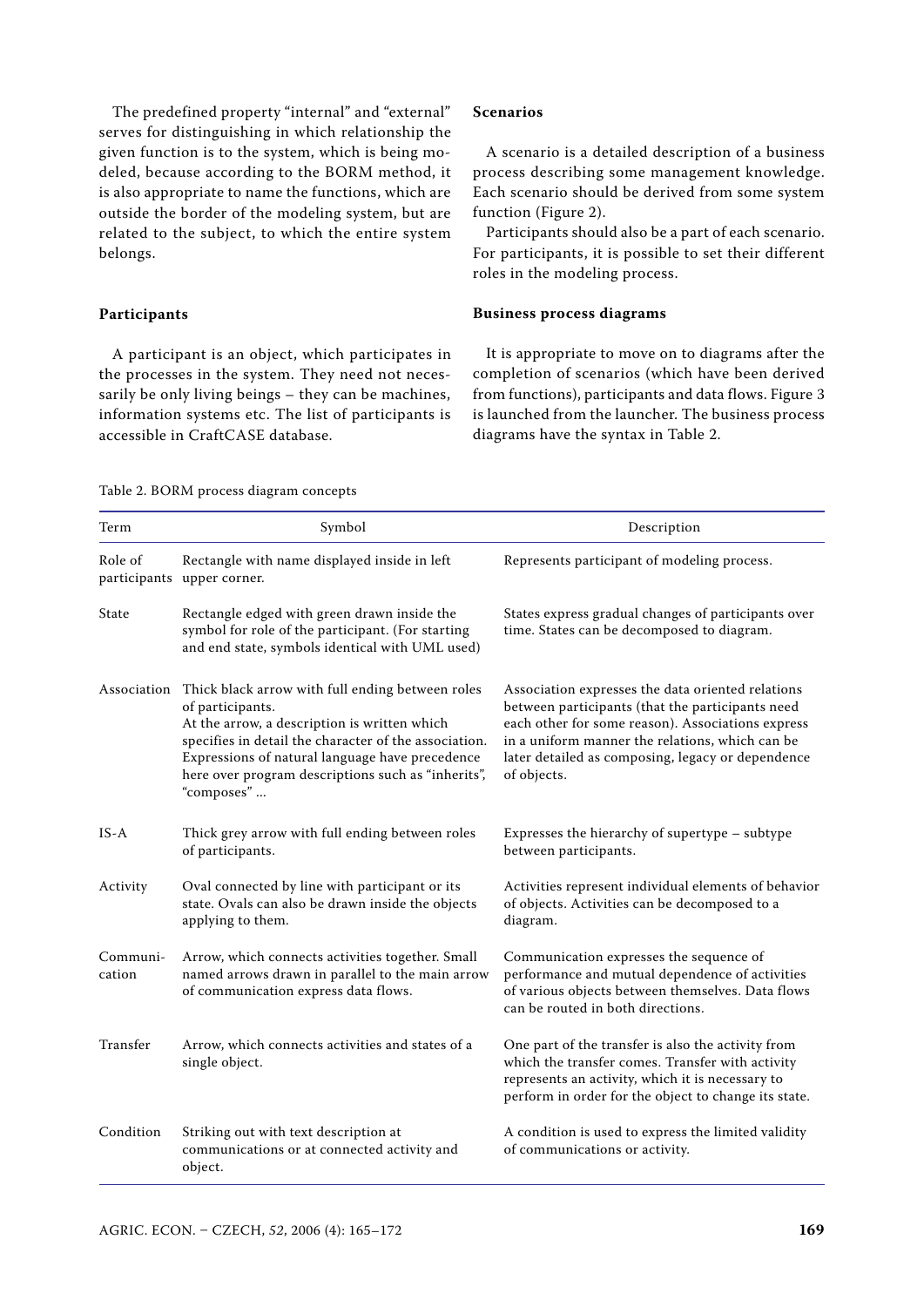

Figure 3. BORM process example



Figure 4. Simulation steps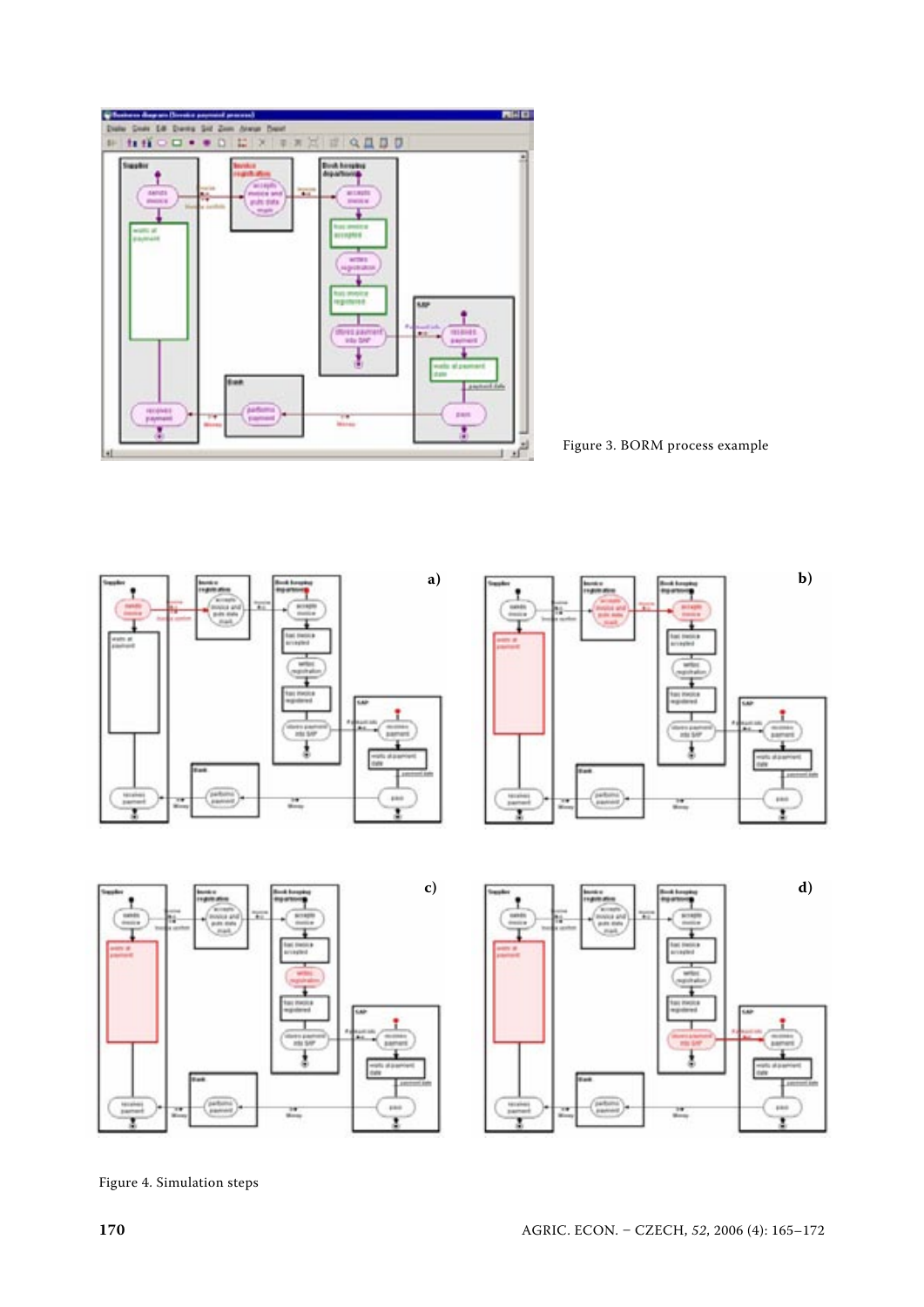|   | Park your rules:               |                 | ting                                                                                                                           |
|---|--------------------------------|-----------------|--------------------------------------------------------------------------------------------------------------------------------|
|   | <b>Publish</b>                 | sir 2           | <b>ESAP/MM</b>                                                                                                                 |
|   | $p$   Kank                     | detaut          | 4. Invitice regulatedos: recorpla invitice and puts data mark.<br>7. Invoice registration: accepts invoice and puts data mark- |
|   | <b>Sook keeping department</b> | delink          | 16 SAP acceives payment                                                                                                        |
| ٠ | Invisitor Ingeles              | is responsible. | 18: GAP / works at payment date.<br>20: SAP / waits at payment date (payment date) : pays                                      |
| ١ | <b>Saft</b>                    | <b>Adout</b>    | 22 Dank: performs payment                                                                                                      |
|   | Suppler                        | performs        | 23. SAP / waits at payment date (payment date) : pays +> M-<br>24 SAP Fend                                                     |
|   |                                |                 |                                                                                                                                |
|   |                                |                 |                                                                                                                                |

Figure 5. Simulation analysis log

#### **Business process simulator**

The business process model can be simulated. If a simulation is prepared, it is possible to go through the process step by step. If there are any conditions in the process, the CraftCASE simulator runs questions in the form of dialogue windows, which the user must answer. The course of simulation is shown by the following example sequence of selected simulation steps of the business process (Figure 4).

During the simulation or after the end of the simulation, it is possible to inspect the simulation log. The simulation log can be copied as a text (Figure 5).

In this tool, it is possible to select more than one participant (or all of them). This makes it possible to inspect the course of the mutual communication between the participants as it occurred during the simulation process.

#### **CONCLUSION**

This paper is the contribution into the area of gathering and representing business knowledge. The notation we propose may serve not only as a tool for formal representation of the modeled knowledge, but also, as we have demonstrated, as a useful tool for communicating with developers and experts from the problem domain (managers, employees, etc.). The key advantages of BORM method and CraftCASE tool are its graphic models of knowledge representation, which provide an easy and effective feedback. There are also clear rules how to progress through the information system development process using this knowledge representation.

#### **REFERENCES**

- Darnton G., Darnton M. (1997): Business Process Analysis. International Thomson Publishing; ISBN 1-861-52039-5.
- Goldberg A., Kenneth R.S. (1995): Succeeding with Objects – Decision Frameworks for Project Management. Addison Wesley, Reading; ISBN 0-201- 62878-3.
- Henderson-Sellers B. (1991): A Book of Object-Oriented Knowledge. Prentice Hall, New York; ISBN 0-13-059445-8.
- Knott R.P., Merunka V., Polak J. (2000): Process Modeling for Object Oriented Analysis using BORM Object Behavioral Analysis. In: Proceedings of Fourth International Conference on Requirements Engineering ICRE 2000, Chicago. IEEE Computer Society Press; ISBN 0-7695-0565-1.
- Knott R.P., Merunka V., Polak J. (2003): The BORM methodology: a third-generation fully object-oriented methodology. Knowledge Based Systems, *16*  (2): 77–89 (March), Elsevier Science; ISSN 0950- 7051.
- Kotonya G., Sommerville I. (1999): Requirements Engineering: Processes and Techniques. J. Wiley and Sons, New York.
- Liping L., Roussev B., Knott R., Merunka V., Polák J. et al. (2005): Management of the Object-Oriented Development Process – Part 15. BORM Methodology; ISBN 1-59140-605-6.